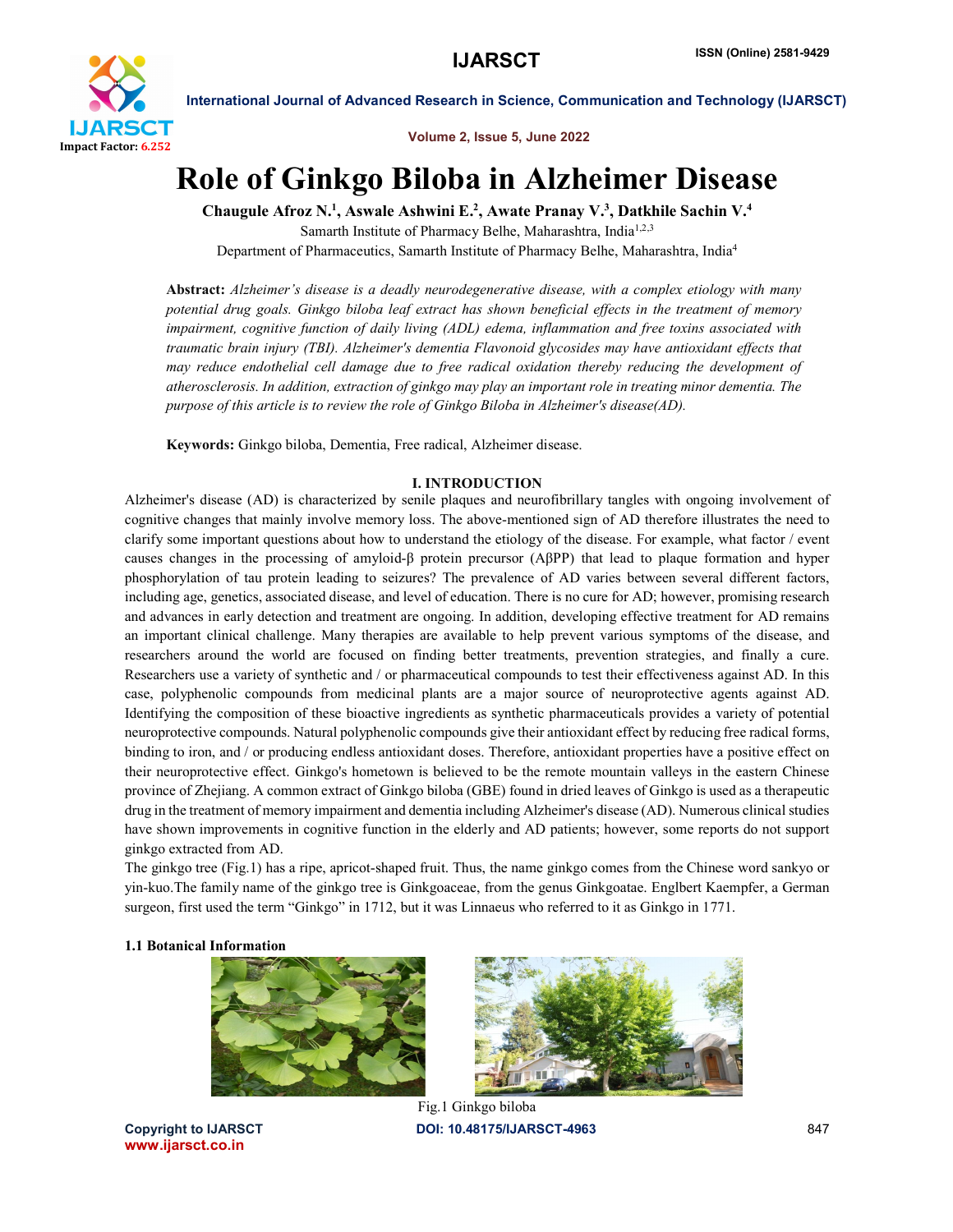

#### Volume 2, Issue 5, June 2022

Ginkgo biloba L. belongs to the botanical family of Ginkgoceae. The common names are Ginkgo, Kew tree, Ginkyo, Yinhsing (Silver Apricot-Japanese), Maidenhair tree, Fossil Tree, Ginkgo Folium, Salisburia Adiantifolia.The synonyms are Salisburia adiantifolia, Salisburia macrophylla, and Pterophylla salisburiensis. Today, nearly 500 scientific papers now documenting Ginkgo's effects make it the well-researched botanical medicine available. While firmly rooted in antiquity, GB is today the most frequently prescribed herbal preparation in Germany and one of the most commonly used over-the-counter (OTC) herbal preparations in the United States. The German Commission (equivalent to the US Food and Drug Administration for botanicals) has approved GB for symptomatic treatment of deficits in memory, concentration, and depression from organic brain disease.

# 1.2 Active Ingredients

Ginkgo biloba, like many herbal medicines contains many active ingredients, which are believed to have joint effects. Flavonoids include quercetin, kaempferol, and isorhamnetins; trilactonic diterpenes: Ginkolide A, Ginkolide B, Ginkolide C; trilactonic sesquiterpene: bilobalide; and proanthocyanidin is thought to be able to compensate Ginkgo for its therapeutic effects. Other nutrients such as glucose, rhamnose, hydroxykinurenic, kynurenic, protocatechic, vanillic, and shikimic acid, D-glucaric acid, ginkgolic acid and related alkyphenols are isolated. The main active ingredients of ginkgo biloba extract (GbE) are:

- Flavonol and Flavone glycosides
- Ginkgolides
- Catechin
- Diterpene lactones
- Ascorbic acid
- Iron-based superoxide dismutase
- **Sesquiterpenes**
- P-hydroxybenzoic acid



Fig.2 active constituents

GBE combines different elements (Figure 2) such as Trilactonic diterpenes, ginkgolides A, B, and C (ginkgolides J and M, not shown, are present in low concentrations). Flavonoids include quercetin, kaempferol, isorhamnetins, trilactonic sesquiterpene, and proanthocyanidins. Other nutrients such as glucose, rhamnose, hydroxykynurenic, kynurenic, protocatechuic, vanillic, and shikimic acid, D-glucaric acid, ginkgolic acid and related alkyphenols are isolated. Ginkgolides have been specifically shown to act as antagonists of platelet-activating factor (PAF), inhibiting platelet aggregation and promoting blood flow. Flavonoids are known to act as major antioxidants among various polyphenols and also act as heavy metal chelators due to their phenolic properties. They have been clinically tested for inflammatory

www.ijarsct.co.in

#### Copyright to IJARSCT DOI: 10.48175/IJARSCT-4963 848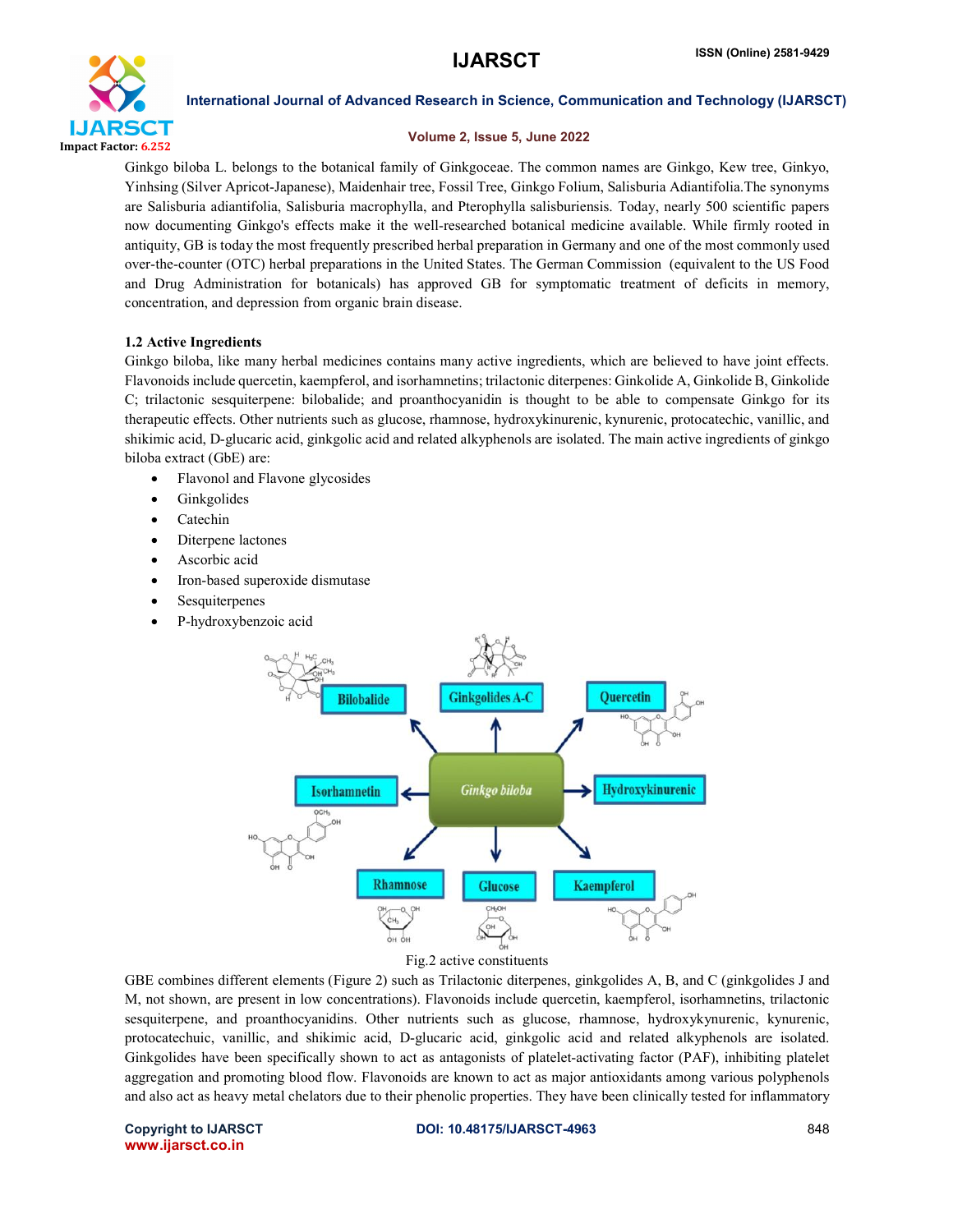

#### Volume 2, Issue 5, June 2022

diseases and heart disorders. In addition, GBE has shown neuroprotection and anti-inflammatory properties in preclinical models of AD and Stroke.

# 1.3 Mechanism of Action

Ginkgo shows anti-inflammatory effects by disrupting the release of flammable chemicals by competing with inhibiting platelet-activating factor (PAF). Ginkgo contains ginkgolides A and B antagonists that effectively suppress PAF binding to membrane receptor potential potentially neuroprotective and antithrombotic effects. In addition, flavonoid glycosides and gold B may inhibit lipoprotein formation, platelet aggregation, and platelet aggregation which may reduce the incidence of atherosclerosis and vascular injury. In addition, resistance to PAF may prevent cyclosporine-induced nephrotoxicity, and reduce coronary blood flow and myocardial contractility. Additionally, this method may provide beneficial effects on circulatory disorders, hypersensitivity reactions, and bronchospasm. Flavonoid glycosides may have antioxidant effects that can reduce endothelial cell damage due to free oxidation thus reducing the development of atherosclerosis. In addition, the ginkgo extract may result in intestinal mucosa protection against ischemic injury by decreasing neutrophil infiltration and lipid peroxidation, stimulate choline uptake and prevent declension of age-related muscarinic receptors, and decrease blood Viscosity. Further, there is capability restriction effect of ginkgo on monoamine oxidase activity; however, the mechanism of action is unclear.



### Fig.3 Mechanism of action

### 1.4 Neuroprotective Effects of Ginkgo biloba Extract

The neuroprotective effect of GBE has been confirmed in several in vitro and in vivo studies. In vitro studies have revealed that GBE protects enhanced neurons from death caused by hydrogen peroxide hypoxia glutamate, verapamil, amyloid-β, 1-methyl -4-phenyl-1,2,3,6 tetrahydropyridine (MPTP), nitric oxide (NO), and Cyanide. Also, in vivo effect, a reduction in neuronal damage by EGb761 (10-100 mg / kg, p.o. (per os), or i.p. (intraperitoneally)) was observed behind a transient central nervous system. Occlusion (MCAO) in mice and gerbils, focalcerebral ischemia in rats and mice; hypoxia heat stress; chronic cold depression and amphetamine-induced behavioral sensitivity, as well as the transgenic mouse model of amyotrophic lateral sclerosis .Ginkgolides (1–100 μM in vitro or 50–100 mg / kg in vivo), bilobalide (25–100 μM in vitro or 10 mg / kg in vivo), and in some cases also a fraction of flavonoid  $(25-100 \mu g/m)$  in vitro or 40–100 mg / kg in vivo) has been shown to contribute to the neuroprotective effect of EGb 761.Outside. In addition the EGb 761 free radicalscavenging property has also been shown to affect the gene expression of several genes associated with oxidative stressinduced stress. This is important EGB 761 property as it can help to better tolerate cells against oxidative stress thus protecting the neuronal cell from oxidative damage commonly associated with neurodegenerative infectious diseases such as AD and PD status.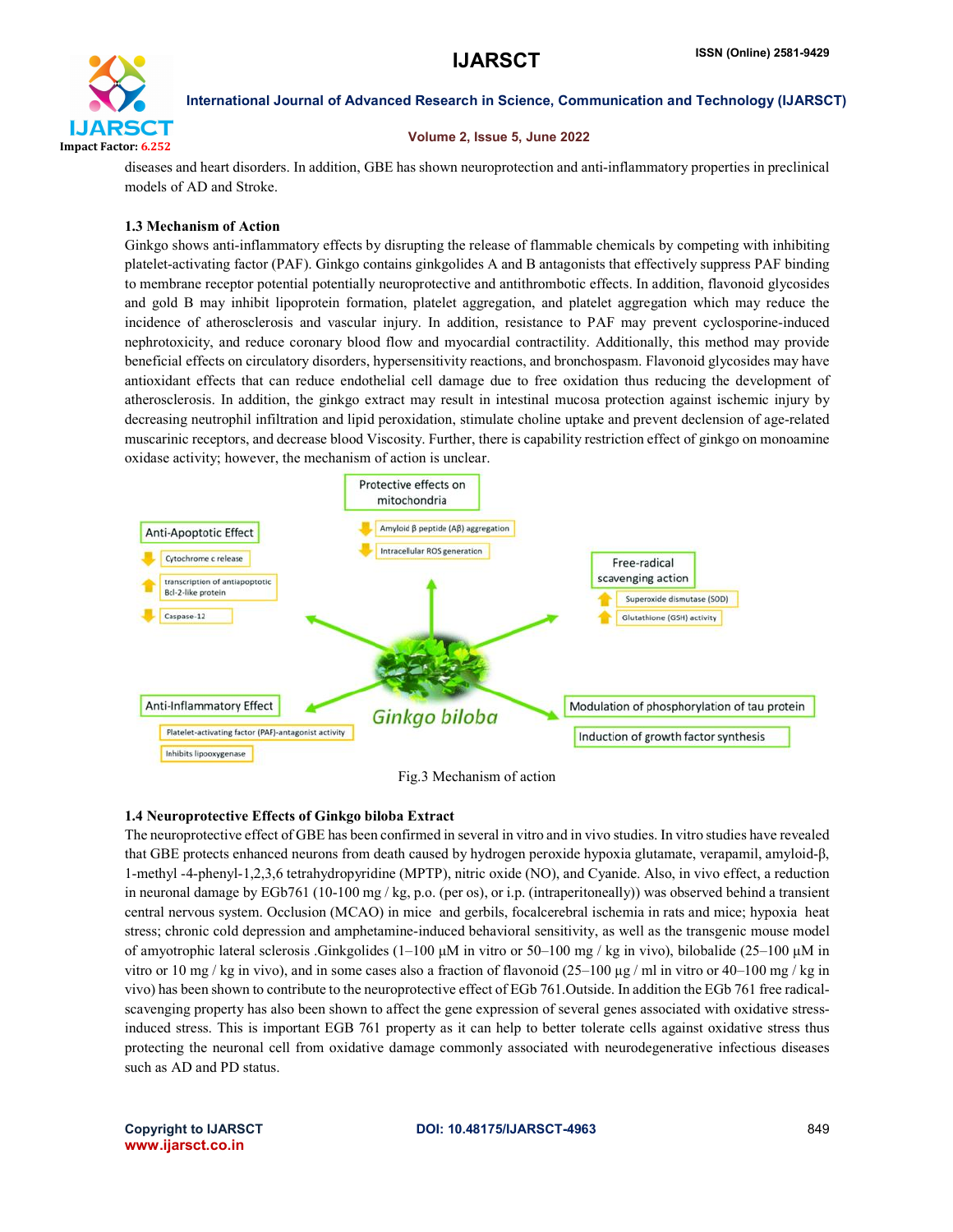

#### Volume 2, Issue 5, June 2022

#### 1.5 Effect of GBE against Aβ Aggregation

The accumulation of Aβ plaque is a hallmark of AD. Recently, the use of GBE in neuroprotection against Aβ-induced neurotoxicity has gained considerable attention among science community. Several recent studies have shown that GBE protects Aβ-induced neurotoxicity by inhibiting Aβ-induced events, such as glucose uptake, active oxygen. Types (ROS) accumulation, AKT activation, mitochondrial dysfunction, JNK and ERK 1/2 pathways, and apoptosis . It has been reported that GBE inhibits the production of Aβ in the brain by reducing the levels of free circulating cholesterol, as AβPP processing and amyloidogenesis should be influenced by free circulation and intracellular cholesterol levels. Despite this evidence, further research is needed to identify the major genes responsible for this anti-amyloidogenic effect. GBE may also disrupt the oligomer formation of Aβ. It is known that the β-shidi structure of Aβ oligomers is primarily responsible for Aβ neurotoxicity and may also aid Aβ release in proteolytic cleavage. Aβ oligomers can also be a very effective strategy to prevent Aβ poisoning. In addition to Aβ self-oligomerization, Aβ interactions with different metal ions, in particular. Copper, iron, and zinc, may contribute to the oligomerization use of Aβ. GBE has iron chelating properties that can also prevent the formation of Aβ fibril. Collectively, we can say that GBE is very effective and outstanding against. Although studies show promising effects of GBE against Aβ-induced toxicity, further research is needed to refine the performance of individual components of GBE against Aβ toxicity in AD.

#### 1.6 Antioxidant Activity

Oxidative stress disequilibrium has been one of the most significant symptoms involved in AD pathogenesis. A few in vitro and in vivo studies support the beneficial action of GBE in particular due to its free radical-scavenging action, as shown in a study in which cerebellar granule cells with GBE effectively reduce oxidative damage.H2O2 / FeSO4. In addition, in studies from AD models, Aβ-expressing transgenic Caenorhabditis elegans and Aβ-expressing neuroblastoma cell line N2a, GBE was found to significantly reduce basal and induced levels of active H2O2-related oxygen. (ROS). In addition to the direct reduction of ROS, GBE may also be helpful in regulating antioxidant enzymes and protein levels. For example, superoxide dismutase (SOD) and catalase activity have been found to be elevated in rat hippocampus and and rat ileum combined with GBE. Glutathione (GSH) reductase and gamma-glutamylcysteineyl synthetase, two important enzymes used in the reduction process of GSH synthesis, are also enhanced by GBE. The main active and responsible component of antioxidant activity in the extraction of GBE flavonoids. Previous studies have suggested that the flavonoid antioxidant component of the flavonoid component is ROS scavenging, an increase in antioxidant proteins such as SOD and GSH, and chelating.prooxidant transitional metal ions. Quercetin and myricetin are two flavonoid structures that effectively inhibit tert-butylhydroperoxide oxidation. In contrast, the antioxidant activity of terpene lactones remains to be determined. Differences in the antioxidant activity of terpene lactones may be attributed to differences in the type of oxidative stress used and experimental models bilobalide.

#### II. CONCLUSION

The ginkgo biloba extract is the herbal medicine with low cost and no side effect supplement to treat the primarily neurodegenerative dementia. Also ginkgo extract used in treatment of various diseases due to flavonoid, ginkgetin, bilobetin,ginkgolides and diterpenes present in it. Various studies were conducted on Ginkgo biloba extract. and found its phytomedicinal properties and its function under many disease conditions. Numerous studies report effective use of GBE in cerebrovascular dysfunction, peripheral artery dysfunction, multi-infarct dementia, memory impairment in the elderly, Alzheimer's disease, chronic depression, asthma, and venous dysfunction. GBE for schizophrenia, tinnitus, brain syndrome, vertigo of undiagnosed origin, and PMS, although less established, still require further research. Various in vivo and in vitro preclinical studies support a simplified hypothesis Ginkgo biloba extract EGb761 may be effective in treating and preventing AD and other age-related, neurodegenerative disorders. Anti-oxidation, anti-inflammation, antiapoptosis, immunity against mitochondrial dysfunction, amyloidogenesis and Aβ aggregation, modification of tau protein phosphorylation, ion homeostasis, and even implantation of growth factors are possible forms of GBE action. However, the clinical efficacy of EGb761 is still difficult. Many factors such as demographic sensitivity, severity of malignancy, type of test used to measure efficacy, dosages were elevated to potentially interfere with EGb761 efficacy in clinical practice. In relation to these factors, basic scientific reports provide useful information that can help reverse the clinical efficacy of this drug. Overall, a better understanding of the mechanisms underlying the neuroprotective effects

www.ijarsct.co.in